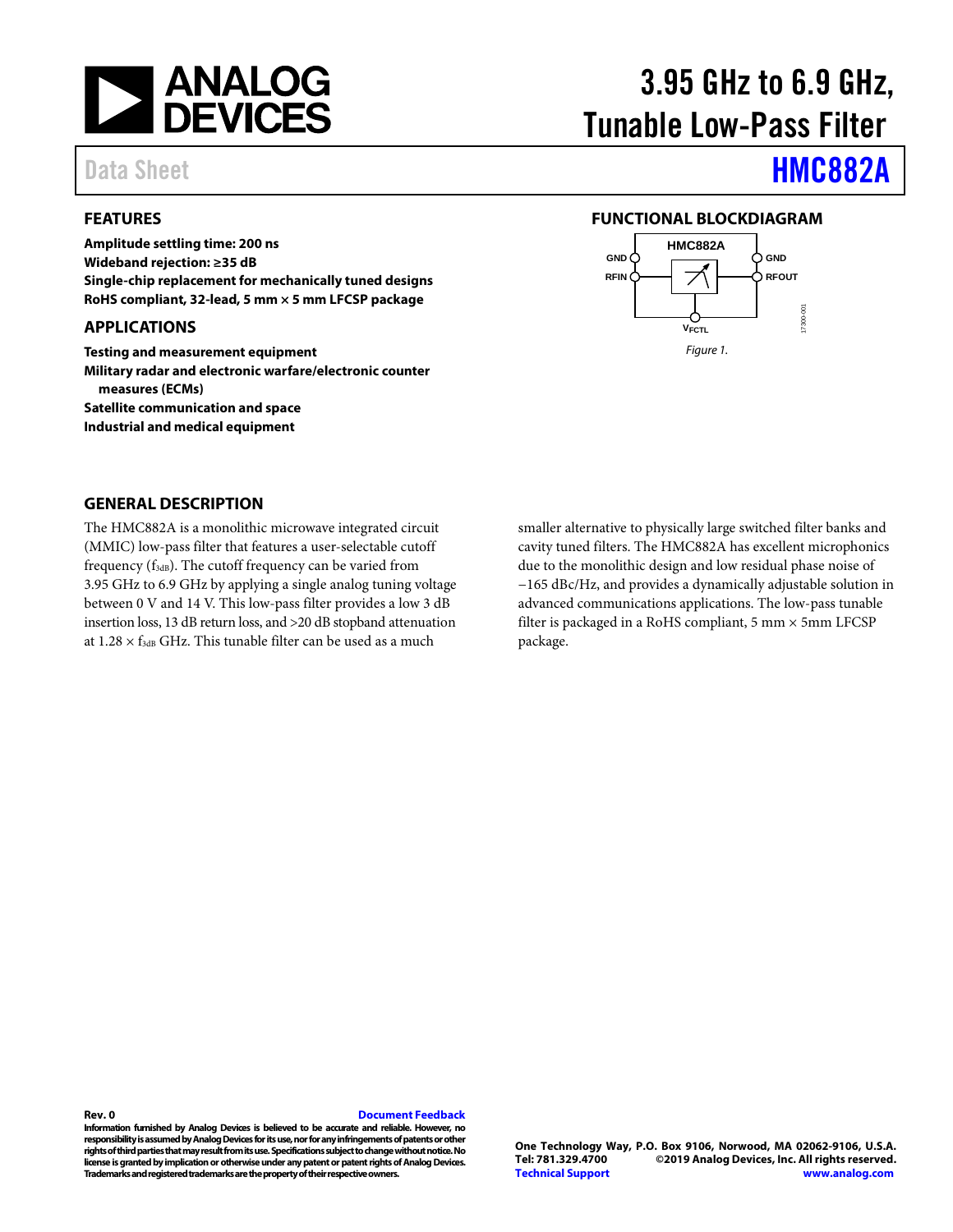## **TABLE OF CONTENTS**

| Evaluation Printed Circuit Board (PCB) 10 |  |
|-------------------------------------------|--|
|                                           |  |
|                                           |  |

### <span id="page-1-0"></span>**REVISION HISTORY**

2/2019-Revision 0: Initial Version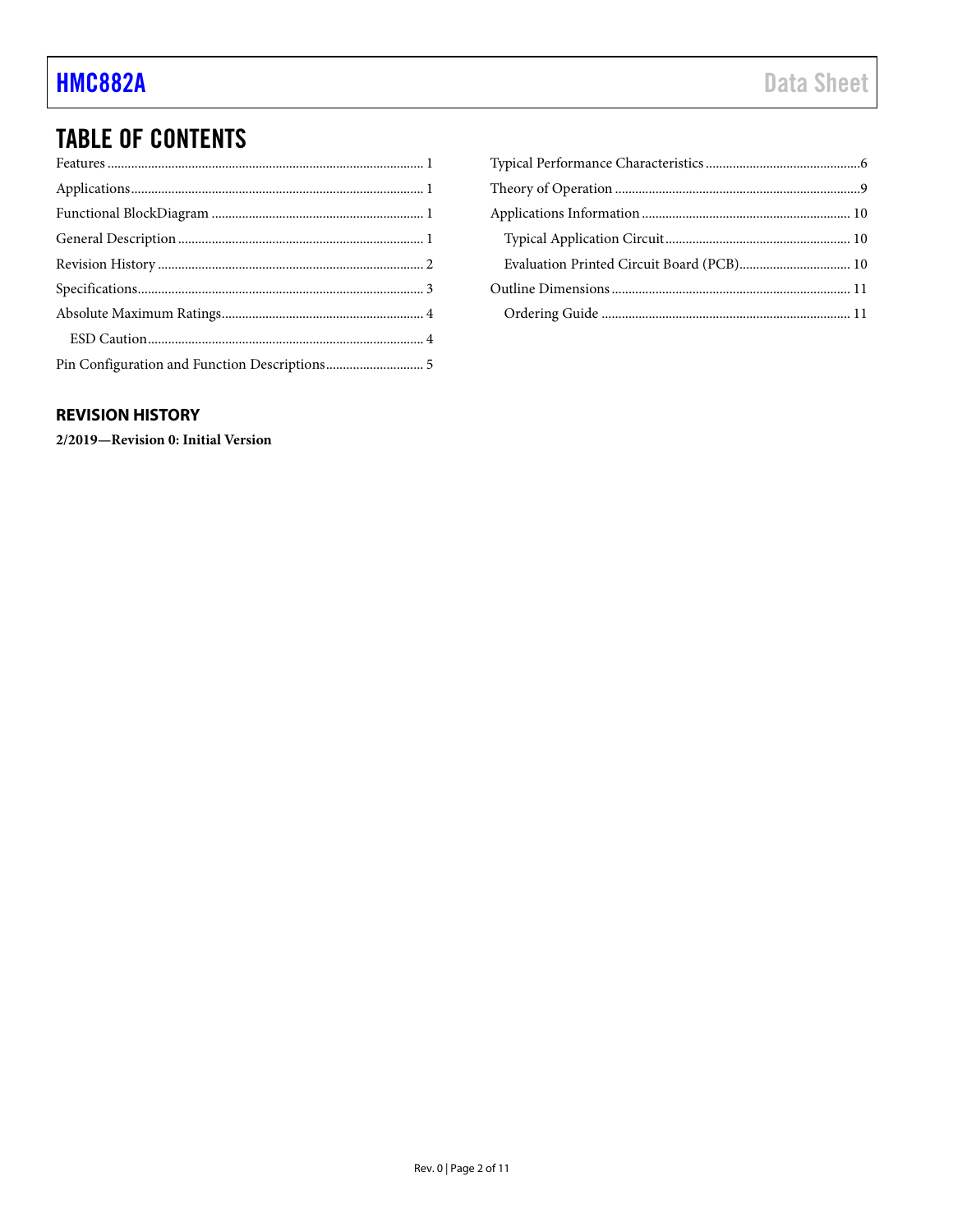## <span id="page-2-0"></span>**SPECIFICATIONS**

 $\rm T_A$  = 25°C, with cutoff frequency control voltage (V $_{\rm FCTL}$ ) varying from 0 V to 14 V, unless otherwise noted.

### **Table 1.**

| <b>Parameter</b>                        | Min  | <b>Typ</b>            | Max | Unit   | <b>Test Conditions/Comments</b>                                   |
|-----------------------------------------|------|-----------------------|-----|--------|-------------------------------------------------------------------|
| <b>FREQUENCY RANGE</b>                  |      |                       |     |        |                                                                   |
| Passband                                | 0    |                       | 6.9 | GHz    |                                                                   |
| Cutoff Frequency (f <sub>3dB</sub> )    | 3.95 |                       | 6.9 | GHz    |                                                                   |
| <b>REJECTION</b>                        |      |                       |     |        |                                                                   |
| <b>Stopband Frequency</b>               |      | $1.28 \times f_{3dB}$ |     | GHz    | $\geq$ 20 dB                                                      |
| <b>Re-Entry Frequency</b>               |      | $\geq$ 30             |     | GHz    | $\geq$ 35 dB wideband rejection                                   |
| LOSS                                    |      |                       |     |        |                                                                   |
| Insertion Loss                          |      | 3                     |     | dB     |                                                                   |
| <b>Return Loss</b>                      |      | 13                    |     | dB     |                                                                   |
| <b>DYNAMIC PERFORMANCE</b>              |      |                       |     |        |                                                                   |
| Maximum Input Power for Linear          |      |                       | 10  | dBm    |                                                                   |
| Operation                               |      |                       |     |        |                                                                   |
| Input Third-Order Intercept             |      | 41                    |     | dBm    | Input power $(P_{IN}) = 20$ dBm, two-tone                         |
| Group Delay                             |      | 0.4                   |     | ns     |                                                                   |
| Amplitude Settling                      |      | 200                   |     | ns     | Time to settle to minimum insertion loss, within $\leq$ 0.5 dB of |
|                                         |      |                       |     |        | static insertion loss                                             |
| <b>Drift Rate</b>                       |      | 0.3                   |     | MHz/°C |                                                                   |
| <b>RESIDUAL PHASE NOISE</b>             |      |                       |     |        |                                                                   |
| 1 MHz Offset                            |      | $-165$                |     | dBc/Hz |                                                                   |
| <b>TUNING</b>                           |      |                       |     |        |                                                                   |
| Voltage (VFCTL)                         | 0    |                       | 14  | V      |                                                                   |
| <b>Cutoff Frequency Control Current</b> |      |                       | ±1  | μA     | Rated current for pin                                             |
| $(I$ FCTL)                              |      |                       |     |        |                                                                   |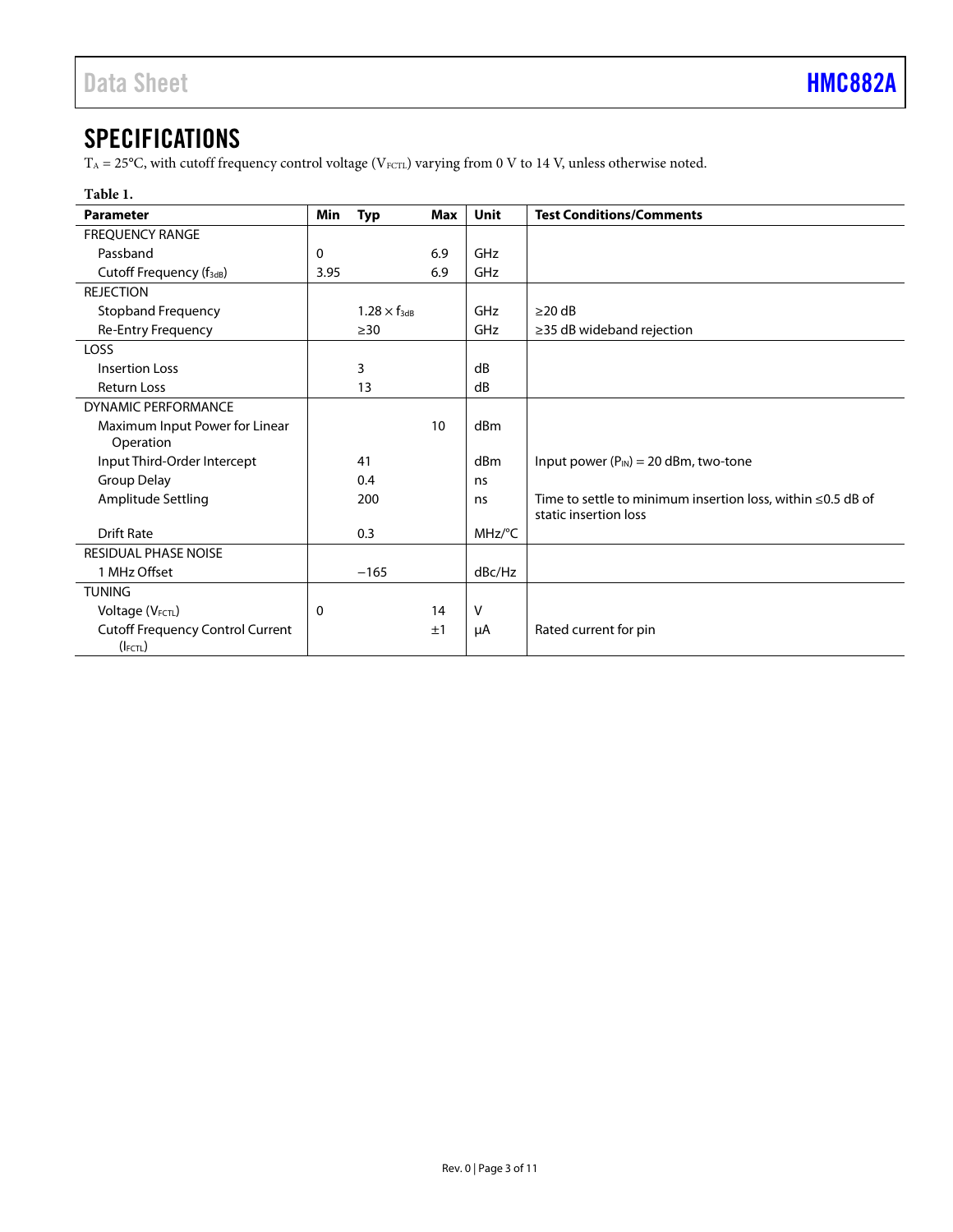## <span id="page-3-0"></span>ABSOLUTE MAXIMUM RATINGS

#### **Table 2.**

| <b>Parameter</b>                                                                                                  | Rating                              |
|-------------------------------------------------------------------------------------------------------------------|-------------------------------------|
| Tuning                                                                                                            |                                     |
| Voltage (VFCTL)                                                                                                   | $-0.5$ V to $+15$ V                 |
| Current (IFCTL)                                                                                                   | $±1$ mA                             |
| <b>RF Input Power</b>                                                                                             | 27 dBm                              |
| Temperature                                                                                                       |                                     |
| Operating Temperature Range                                                                                       | $-40^{\circ}$ C to $+85^{\circ}$ C  |
| Storage Temperature Range                                                                                         | $-65^{\circ}$ C to $+150^{\circ}$ C |
| Junction Temperature for 1 Million Mean<br>Time to Failure (MTTF)                                                 | $175^{\circ}$ C                     |
| Nominal Junction Temperature<br>(Exposed Pad Temperature, $T_{\text{FPAD}} = 85^{\circ}C$ ,<br>$P_{IN} = 10$ dBm) | 90                                  |
| Electrostatic Discharge (ESD) Rating                                                                              |                                     |
| Human Body Model (HBM)                                                                                            | 1000V                               |
| Field Induced Charge Device Model<br>(FICDM)                                                                      | 1250 V                              |
| Moisture Sensitivity Level (MSL) Rating                                                                           | MSL3                                |

Stresses at or above those listed under Absolute Maximum Ratings may cause permanent damage to the product. This is a stress rating only; functional operation of the product at these or any other conditions above those indicated in the operational section of this specification is not implied. Operation beyond the maximum operating conditions for extended periods may affect product reliability.

#### <span id="page-3-1"></span>**ESD CAUTION**



ESD (electrostatic discharge) sensitive device. Charged devices and circuit boards can discharge without detection. Although this product features patented or proprietary protection circuitry, damage<br>may occur on devices subjected to high energy ESD. Therefore, proper ESD precautions should be taken to avoid performance degradation or loss of functionality.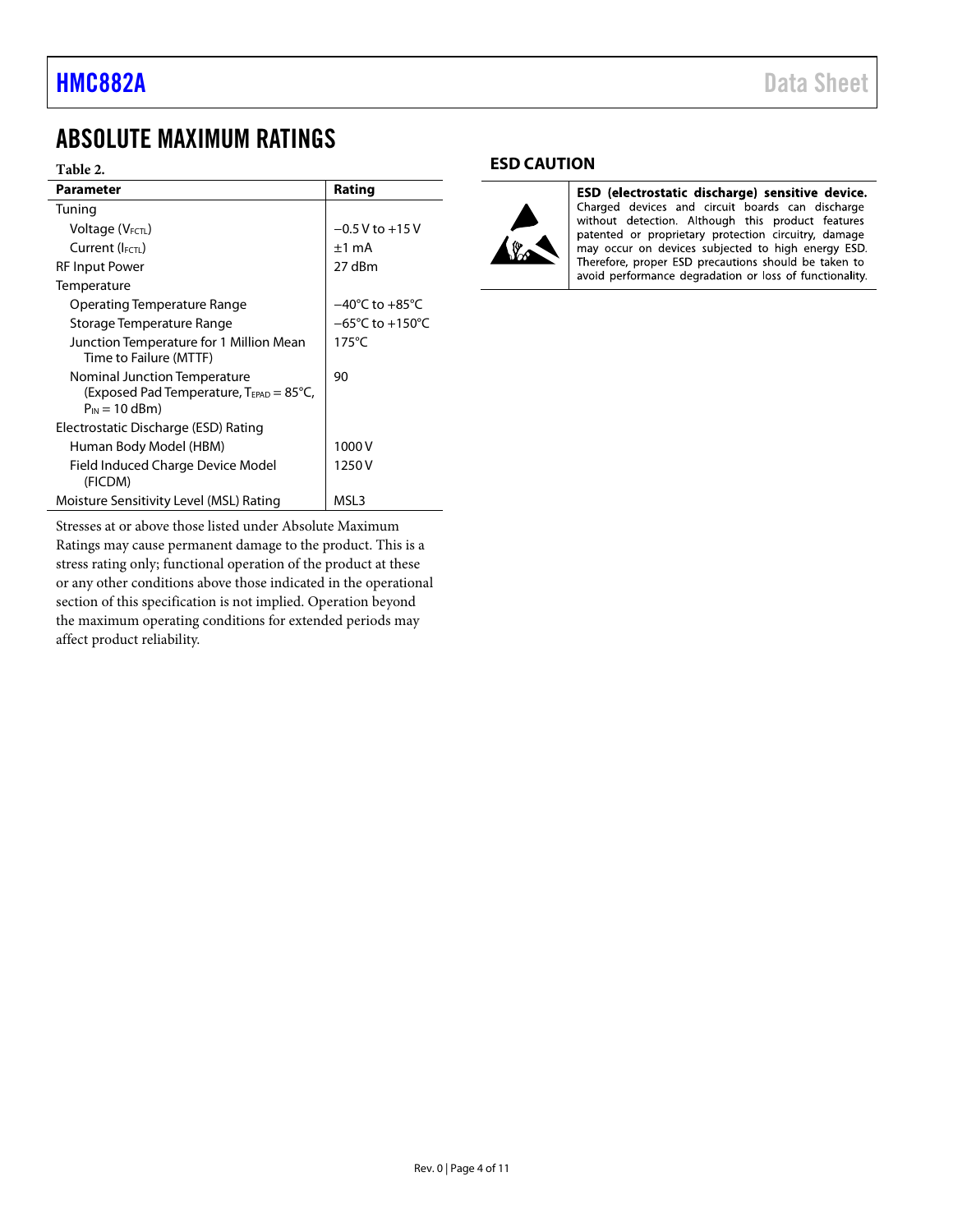## <span id="page-4-0"></span>PIN CONFIGURATION AND FUNCTION DESCRIPTIONS



17300-002 17300-002 **2. EXPOSED PAD. THE PACKAGE BOTTOM HAS AN EXPOSED PAD THAT MUST BE CONNECTED TO RF AND DC GROUND.**

**Table 3. Pin Function Descriptions**

| Pin No.                                | <b>Mnemonic</b> | <b>Description</b>                                                                                                                                                 |
|----------------------------------------|-----------------|--------------------------------------------------------------------------------------------------------------------------------------------------------------------|
| 1 to 4, 7 to 13, 15 to 18,<br>21 to 32 | NIC.            | Not Internally Connected. These pins are not connected internally. All data shown herein was<br>measured with these pins connected to RF and dc ground externally. |
| 5, 20                                  | <b>GND</b>      | Ground. Connect these pins to RF and dc ground.                                                                                                                    |
| 6                                      | <b>RFIN</b>     | Radio Frequency Input. This pin is dc-coupled and matched to 50 $\Omega$ . Do not apply an external<br>voltage to this pin.                                        |
| 14                                     | $V_{FCTL}$      | Cutoff Frequency Control Voltage. This pin controls the cutoff frequency of the device.                                                                            |
| 19                                     | <b>RFOUT</b>    | Radio Frequency Output. This pin is dc-coupled and matched at 50 $\Omega$ . Do not apply an external<br>voltage to this pin.                                       |
|                                        | EPAD            | Exposed Pad. The package bottom has an exposed metal pad that must be connected to RF and dc<br>ground.                                                            |

$$
\underbrace{\begin{array}{c} \text{GND} \\ \text{O} \\ \text{I} \end{array}}_{\text{F300-000}}
$$

*Figure 3. GND Interface Schematic*



*Figure 4. RFIN Interface Schematic*

**15nH 500Ω VFCTL 34.5pF 6.1pF** 300-005 17300-005 I

*Figure 5. VFCTL Interface Schematic*



*Figure 6. RFOUT Interface Schematic* 

*Figure 2. Pin Configuration*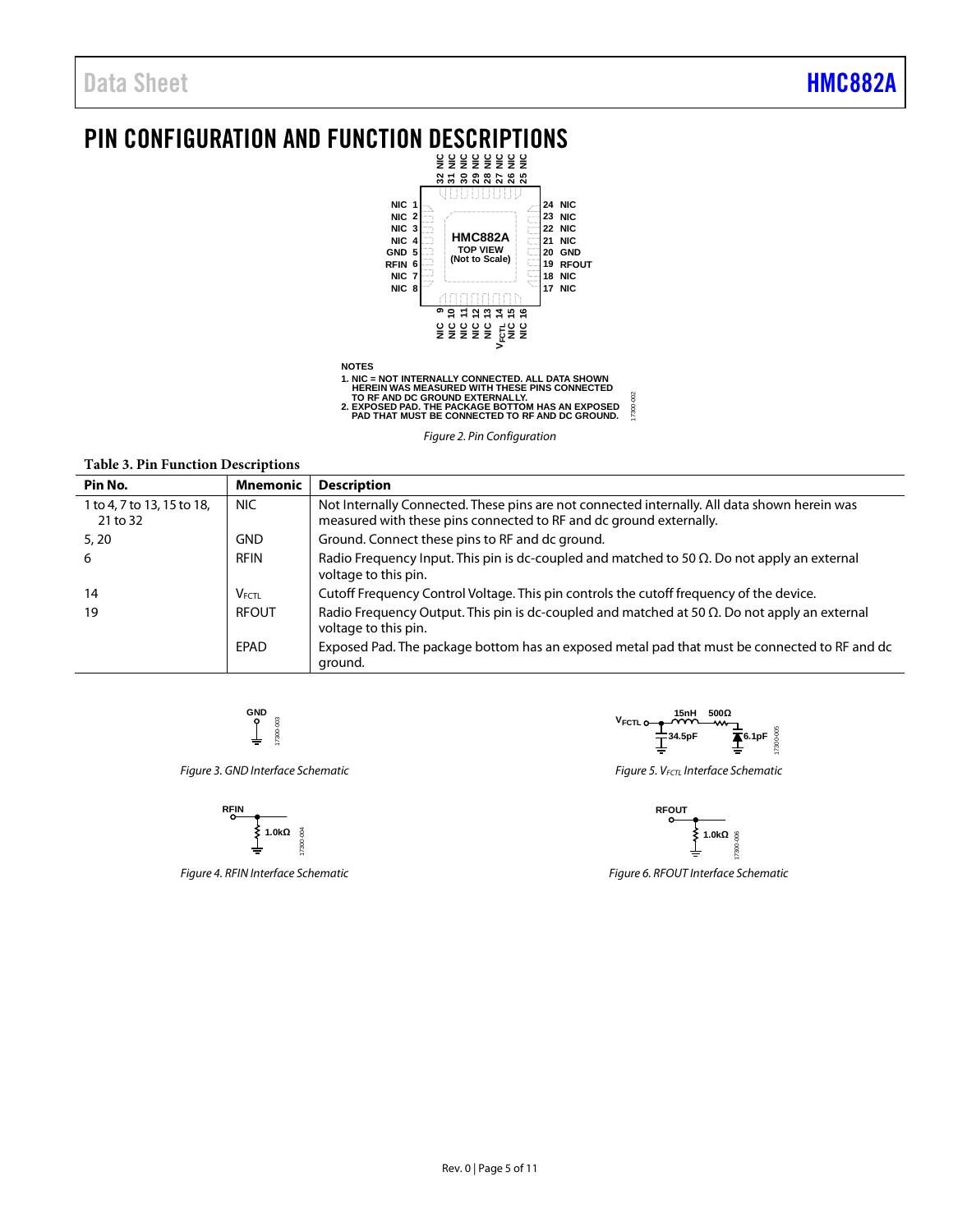## <span id="page-5-0"></span>TYPICAL PERFORMANCE CHARACTERISTICS



*Figure 7. Insertion Loss vs. Broadband Frequency at Various VFCTL Voltages*



*Figure 8. Insertion Loss vs. RF Frequency at Various VFCTL Voltages*



*Figure 9. Insertion Loss vs. RF Frequency at Various Temperatures, VFCTL = 7 V*



*Figure 10. Return Loss vs. Broadband Frequency at Various VFCTL Voltages*



*Figure 11. Return Loss vs. RF Frequency at Various VFCTL Voltages*



*Figure 12. Return Loss vs. RF Frequency at Various Temperatures, VFCTL = 7 V*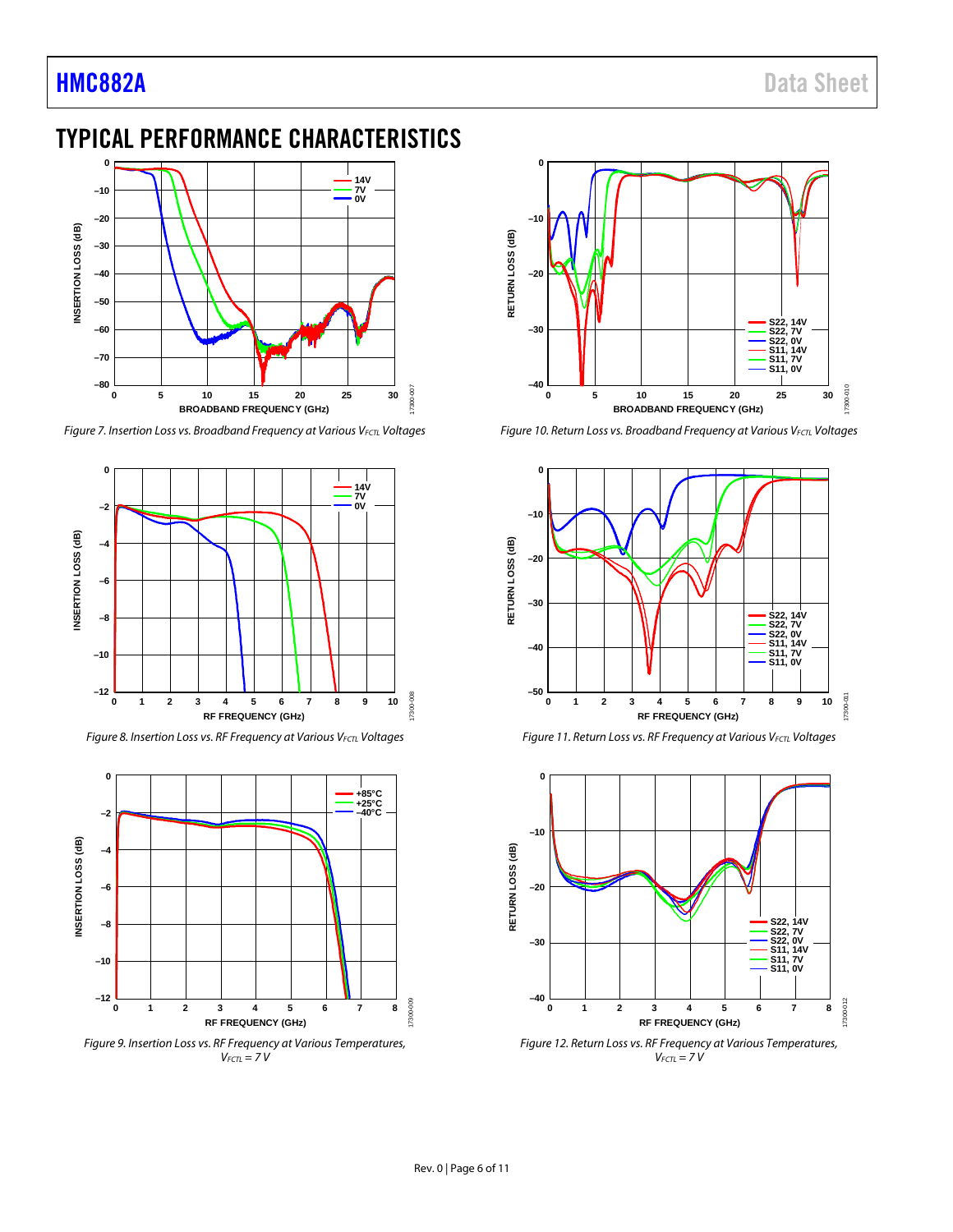## Data Sheet **[HMC882A](https://www.analog.com/HMC882A?doc=HMC882A.pdf)**



*Figure 13. Cutoff Frequency (f3dB) vs. VFCTL at Various Temperatures*



**Figure 14. Rejection Ratio vs. V<sub>FCTL</sub> at Various Temperatures; Rejection Ratio Is** the Ratio of the Frequency of Which the Relative Insertion Loss Is 20 dB to f<sub>3dB</sub>



*Figure 15. Insertion Loss vs. VFCTL at Various Temperatures*



*Figure 16. Return Loss vs. VFCTL at Various Temperatures, 2 dB Bandwidth*







*Figure 18. Residual Phase Noise vs. Offset Frequency at Various VFCTL Voltages*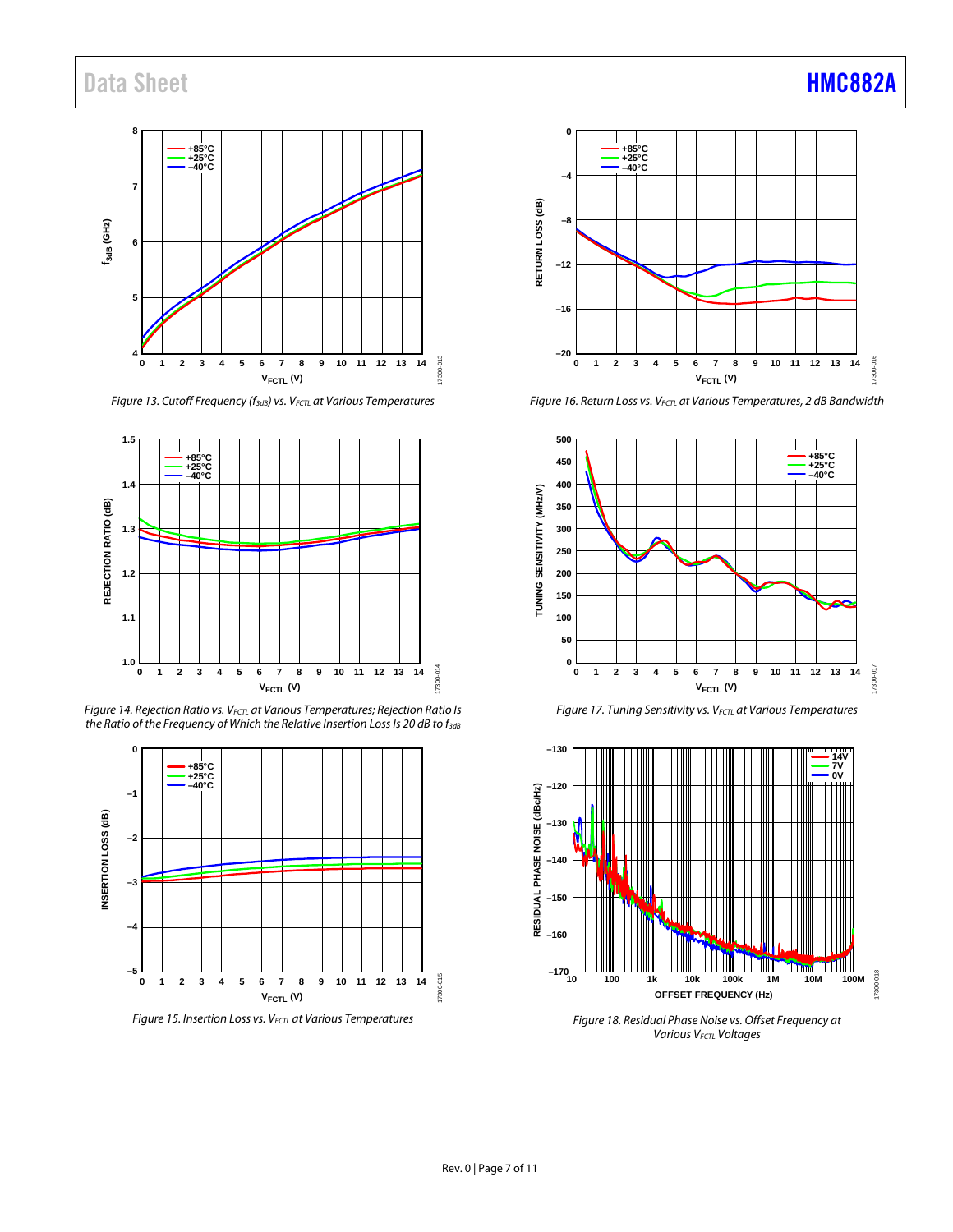

*Figure 19. Group Delay vs. RF Frequency at Various V<sub>FCTL</sub> Voltages* 



*Figure 20. Input IP3 vs. VFCTL at Various Temperatures, PIN = 20 dBm*



*Figure 21. Phase Shift vs. Input Power (PIN) at Various VFCTL Voltages*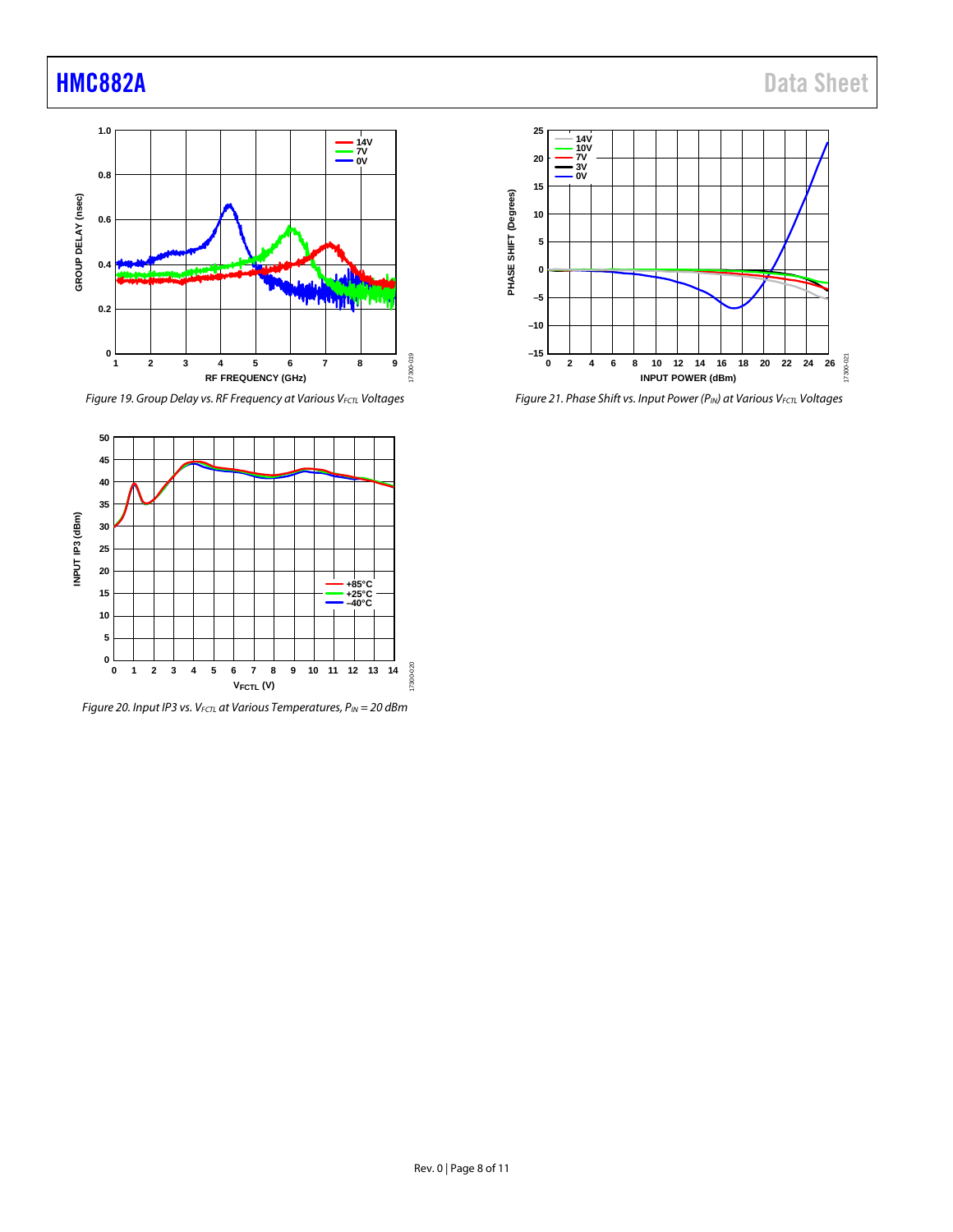## <span id="page-8-0"></span>THEORY OF OPERATION

The HMC882A is a MMIC low-pass filter that features a userselectable pass band frequency. Varying the applied analog tuning voltage between  $0$  V and  $14$  V at V<sub>FCTL</sub> varies the f<sub>3dB</sub> frequency between 3.95 GHz and 6.9 GHz.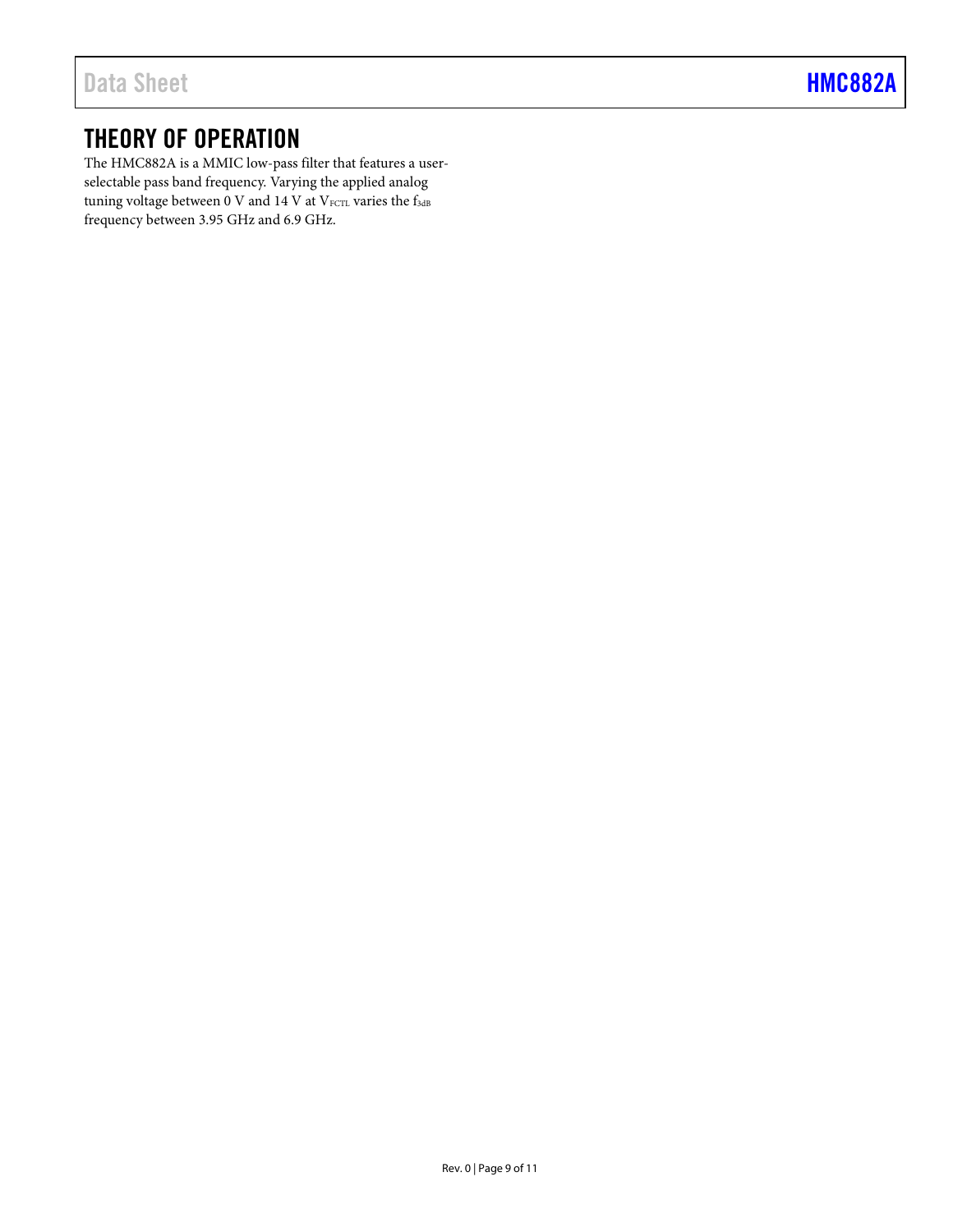## <span id="page-9-0"></span>APPLICATIONS INFORMATION **TYPICAL APPLICATION CIRCUIT**

<span id="page-9-1"></span>[Figure 22](#page-9-3) shows the typical application circuit for the HMC882A. The RFIN and RFOUT pins are dc-coupled and require external, 100 pF series capacitors (C1 and C2).



*Figure 22. Typical Application Circuit*

### <span id="page-9-3"></span><span id="page-9-2"></span>**EVALUATION PRINTED CIRCUIT BOARD (PCB)**

All RF traces are routed on Layer 1 (primary side) and the remaining three layers are ground planes that provide a solid ground for RF transmission lines, as shown in [Figure 23.](#page-9-4) The top dielectric material is Rogers 4350, which offers low loss performance. The prepreg material in Layer 2 attaches the Isola 370HR core layer with copper traces layers above and below the core layer. Both the prepreg material and the Isola 370HR core layer are used to achieve the required board finish thickness.



<span id="page-9-4"></span>*Figure 23. Cross Sectional View of th[e EV1HMC882ALP5](https://www.analog.com/HMC882A?doc=HMC882A.pdf) PCB Layers*

The PCB in this application uses RF circuit design techniques. Signal lines must have 50  $\Omega$  impedance and the package ground leads and exposed pad must be connected directly to the ground plane (see [Figure 23\)](#page-9-4). Use a sufficient number of via holes to connect the top and bottom ground planes. The evaluation PCB shown in [Figure 24](#page-9-5) is available from Analog Devices, Inc., upon request.

| Table 4. Bill of Materials for the EV1HMC882ALP5 |  |
|--------------------------------------------------|--|
|--------------------------------------------------|--|

| Item                 | <b>Description</b>                                      |
|----------------------|---------------------------------------------------------|
| J1 to J2 $\parallel$ | PCB mount SRI Subminiature Version A (SMA)<br>connector |
|                      |                                                         |
| J3 to $J4$           | PCB mount Johnson SMA connector                         |
| C1, C2               | Capacitor, 100 pF, 0402                                 |
| U1                   | <b>HMC882A</b>                                          |
| PCR <sup>1</sup>     | 08-049598 <sup>2</sup> evaluation PCB                   |

<sup>1</sup> Circuit board material is Arlon 25FR or Rogers 25FR.

<sup>2</sup> 08-049598 is the raw, bare PCB identifier. Reference the [EV1HMC882ALP5](https://www.analog.com/HMC882A?doc=HMC882A.pdf) when ordering the complete evaluation PCB.



17300-025

<span id="page-9-5"></span>*Figure 24. Evaluation PCB Top Layer Outline Dimensions*